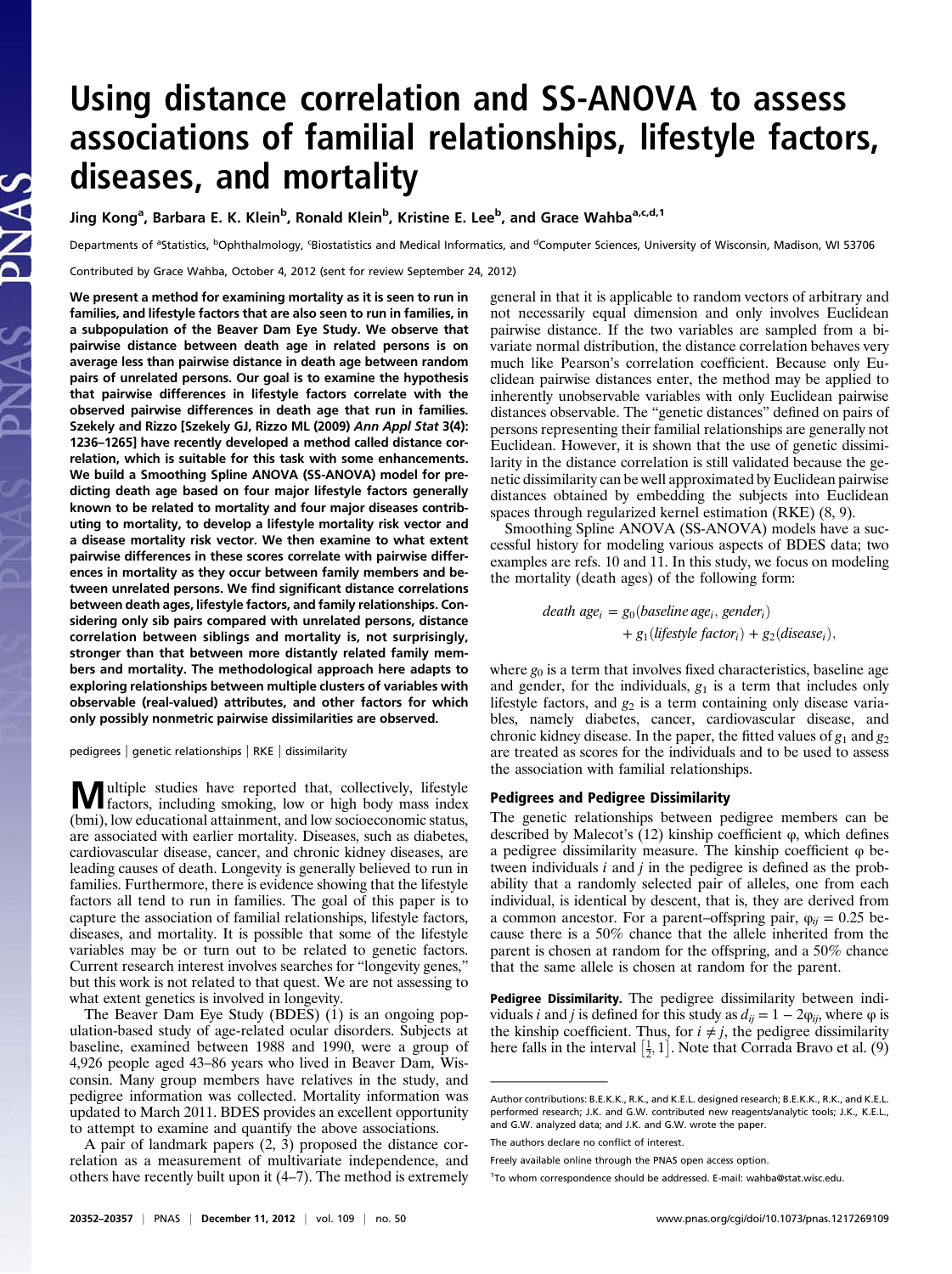define pedigree dissimilarity for that study as  $-log_2(2\varphi)$ , which ranges from 1 to  $\infty$  for  $i \neq j$ , which is not appropriate for the way we will be using pedigree dissimilarity.

In BDES, not all family members are included in the study and not all of the subjects have pedigree records.

# SS-ANOVA Models

PNAS

PNAS

SS-ANOVA models (13–15) estimate the responses  $y_i$ ,  $i = 1, \ldots$ *n* to be a function of the covariates  $f(x_i)$ , by assuming that f is a function in a reproducing kernel Hilbert space (RKHS) of the form  $\mathcal{H} = \mathcal{H}_0 \oplus \mathcal{H}_1$ .  $\mathcal{H}_0$  is a finite dimensional space spanned by a set of functions  $\{\phi_1, \dots, \phi_m\}$ , and  $\mathcal{H}_1$  is an RKHS induced by a given kernel function  $k(\cdot, \cdot)$  with the property that  $\langle k(x_i, \cdot), k(x_j, \cdot) \rangle_{\mathcal{H}} = k(x_i, x_j)$ . Thus, the function f has a semiparametric form of the following:

$$
f(x) = \sum_{j=1}^{m} d_j \phi_j(x) + g(x),
$$

for some coefficients  $d_i$ , where the functions  $\phi_i$ 's are of parametric linear form and  $g \in H_1$ .  $H_1$  is further decomposed by assuming that it is the direct sum of multiple RKHSs. Hence,  $g \in$  $\mathcal{H}_1$  is defined to be the following:

$$
g(x) = \sum_{\alpha} g_{\alpha}(x_{\alpha}) + \sum_{\alpha < \beta} g_{\alpha\beta}(x_{\alpha}, x_{\beta}) + \cdots,
$$

where  ${g_{\alpha}}$  and  ${g_{\alpha\beta}}$  satisfy side conditions that generalize the standard ANOVA side conditions. Functions  $g_a$  are the "main effects" and  $g_{\alpha\beta}$  are the "second-order interactions," and so on. The RKHS  $\mathcal{H}_{\alpha}$  is associated with each component in the above sum, along with its corresponding kernel function  $k_{\alpha}$ . In this case, the reproducing kernel function for  $\mathcal{H}_1$  is defined to be the following:

$$
k(\cdot,\cdot)=\sum_{\alpha}\theta_{\alpha}k_{\alpha}(\cdot,\cdot)+\sum_{\alpha<\beta}\theta_{\alpha\beta}k_{\alpha\beta}(\cdot,\cdot)+\cdots,
$$

where the coefficients θ's are tuning parameters that weigh the relative importance of each term in the decomposition.

The SS-ANOVA estimates f given data  $\{(x_i, y_i), i = 1, \ldots, n\}$  by the solution of a penalized likelihood problem of the following form:

$$
\min_{f \in \mathcal{H}} \frac{1}{n} \sum_{i=1}^{n} l(y_i, f(x_i)) + J_{\lambda, \theta}(f),
$$
 [1]

where  $l(y_i, f(x_i)) = (y_i - f(x_i))^2$  and

$$
J_{\lambda,\theta}(f) = \lambda \left[ \sum_{\alpha} \theta_{\alpha}^{-1} ||P_{\alpha}f||_{\mathcal{H}_{\alpha}}^{2} + \sum_{\alpha < \beta} \theta_{\alpha\beta}^{-1} ||P_{\alpha\beta}f||_{\mathcal{H}_{\alpha\beta}}^{2} + \cdots \right],
$$

with  $P_{\alpha}f$  the projection of f into RKHS  $\mathcal{H}_{\alpha}$  and  $\lambda$  a nonnegative regularization parameter. The penalty  $J_{\lambda,\theta}$  (f) is a seminorm in RKHS  $H$  and penalizes the complexity of f using the norm of RKHS  $\mathcal{H}_1$  to avoid overfitting f to the training data.

According to Kimeldorf and Wahba (16), the minimizer of the problem in Eq. 1 has a finite representation taking the form of the following:

$$
f(\cdot) = \sum_{j=1}^m d_j \phi_j(\cdot) + \sum_{i=1}^n c_i k(x_i, \cdot),
$$

where  $||P_1f||_{\mathcal{H}_1}^2 = c^T K c$  for kernel matrix K with  $K_{ij} = k(x_i, x_j)$ .<br>Therefore for a given value of the regularization parameter  $\lambda$ Therefore, for a given value of the regularization parameter λ, the minimizer  $f_{\lambda}$  can be estimated by solving the following convex optimization problem:

$$
\min_{c \in R^n, d \in R^m} \sum_{i=1}^n (y_i - f(x_i))^2 + n\lambda c^T K c,
$$
 [2]

where  $f = [f(x_1), ..., f(x_n)]^T = Td + Kc$  with  $T_{ij} = \phi_j(x_i)$ . The hyperparameters,  $\lambda$  and  $\theta$ 's, are to be chosen by the generalized cross validation (GCV) (17, 18) method.

#### Distance Correlation

For a random sample  $(X, Y) = \{(X_k, Y_k): k = 1, ..., n\}$  of *n* independent and identically distributed random vectors  $(X, Y)$ from the joint distribution of random vectors X in  $\mathbb{R}^p$  and Y in  $\mathbb{R}^q$ , the Euclidean distance matrices  $(a_{ij}) = (|X_i - X_j|_p)$  and  $(b_{ij}) = (|Y_i - Y_j|_p)$  are computed. Define the double centering distance  $(|Y_i - Y_j|_q)$  are computed. Define the double centering distance<br>matrices as follows: matrices as follows:

$$
A_{ij}=a_{ij}-\overline{a}_i-\overline{a}_{\cdot j}+\overline{a}_{\cdot \cdot}, \quad i,j=1,\ldots,n,
$$

where

$$
\overline{a}_{i} = \frac{1}{n} \sum_{j=1}^{n} a_{ij}, \quad \overline{a}_{j} = \frac{1}{n} \sum_{i=1}^{n} a_{ij}, \quad \overline{a}_{j} = \frac{1}{n^{2}} \sum_{i,j=1}^{n} a_{ij},
$$

similarly for  $B_{ij} = b_{ij} - \overline{b}_i - \overline{b}_j + \overline{b}_i, i, j = 1, \ldots, n$ .

Sample Distance Covariance. The sample distance covariance  $\mathcal{V}_n(X, Y)$  is defined by the following:

$$
\mathcal{V}_n^2(X, Y) = \frac{1}{n^2} \sum_{i,j=1}^n A_{ij} B_{ij}.
$$

Sample Distance Correlation. The sample distance correlation  $\mathcal{R}_n(X, Y)$  is defined by the following:

$$
\mathcal{R}_n^2(X,Y) = \begin{cases} \frac{\mathcal{V}_n^2(X,Y)}{\sqrt{\mathcal{V}_n^2(X)\mathcal{V}_n^2(Y)}}, & \mathcal{V}_n^2(X)\mathcal{V}_n^2(Y) > 0; \\ 0, & \mathcal{V}_n^2(X)\mathcal{V}_n^2(Y) = 0 \end{cases},
$$

where the sample distance variance is defined by the following:

$$
\mathcal{V}_n^2(X) = \mathcal{V}_n^2(X,X) = \frac{1}{n^2} \sum_{i,j=1}^n A_{ij}^2.
$$

The nonnegativity of  $V_n^2$  and  $\mathcal{R}_n^2$  is guaranteed (see ref. 3). The norv in ref. 3 is based on dissimilarities being actual distances theory in ref. 3 is based on dissimilarities being actual distances between objects embedded in a Euclidean space, although it is mentioned in the rejoinder to the discussion there that the results hold in certain other metric spaces (see also ref. 7). The pedigree dissimilarity  $(d_{ij})$  cannot be considered as coming from some metric space, however, because, at least in our study, it does not satisfy the triangle inequality. However, we could still treat the pedigree dissimilarity as though it were a distance, because we will see that it can be well approximated by a Euclidean distance obtained by RKE, which we discuss in the next section.

# Regularized Kernel Estimation

The RKE framework was introduced in ref. 8 as a robust method for estimating dissimilarity measures between objects from noisy, incomplete, inconsistent, and repetitious dissimilarity data. RKE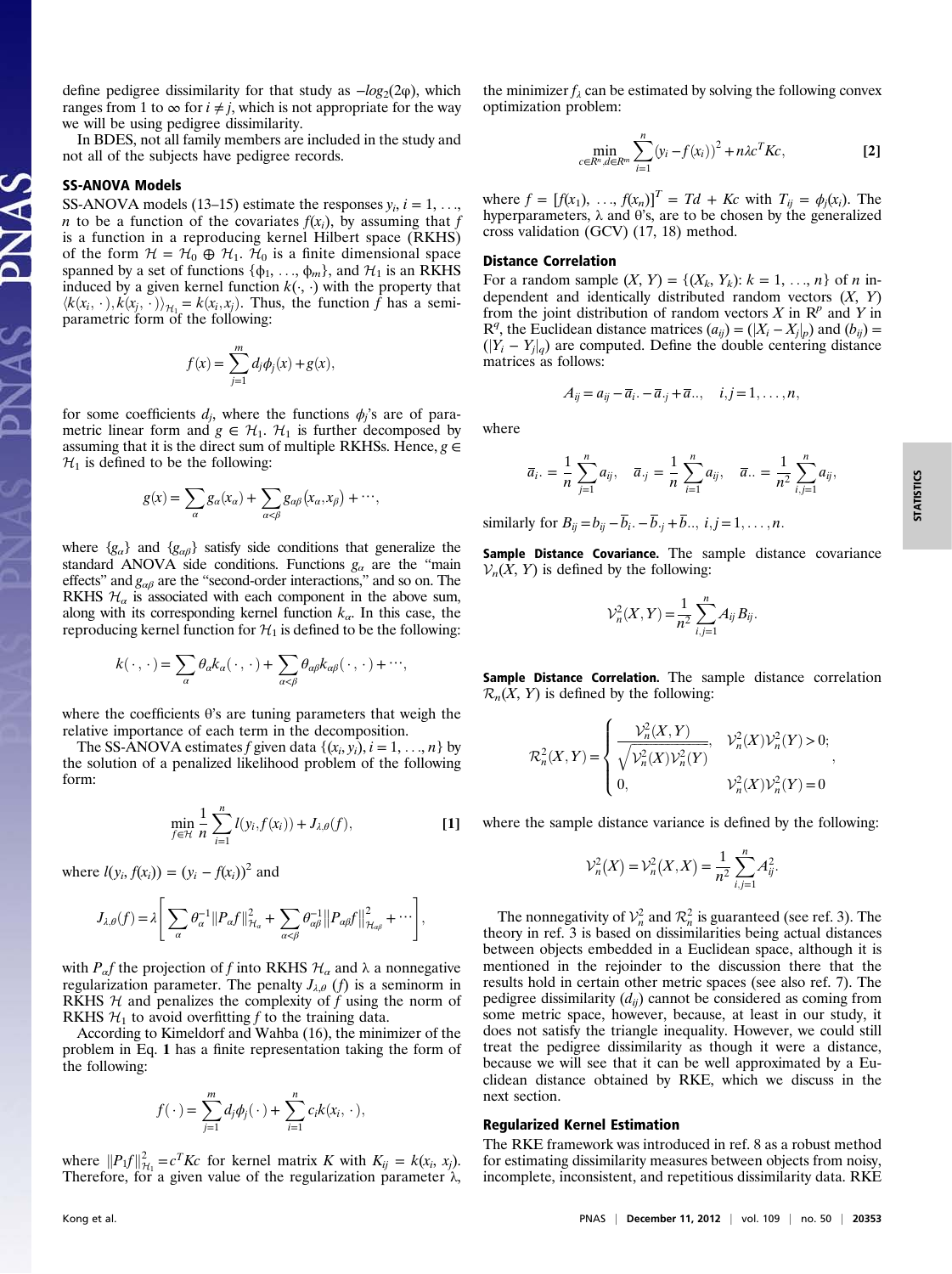is useful in settings where object classification or clustering is desired but objects do not easily admit description by fixedlength feature vectors, but instead, there is access to a source of noisy and incomplete dissimilarity information between objects. It estimates a symmetric positive semidefinite kernel matrix  $K$ , which induces a real squared distance admitting of an inner product  $d_{ij}^2 = K_{ii} + K_{jj} - 2K_{ij}$ .

Assume dissimilarity information is given for a subset  $\Omega$  of the  $\binom{n}{k}$ 2  $\setminus$ possible pairs occurring in a training set of  $n$  objects, with the dissimilarity between objects i and j denoted as  $d_{ij} \in \Omega$ . RKE estimates an  $n \times n$  symmetric positive semidefinite kernel matrix K of size  $n$  such that the fitted squared distance between objects induced by  $K$ ,  $\hat{d}_{ij} = K_{ii} + K_{jj} - 2K_{ij}$ , is as close as possible to the square of the observed dissimilarities  $d_{ii} \in \Omega$ . RKE solves the following optimization problem with semidefinite constraints as follows:

$$
\min_{k\geq 0} \sum_{d_{ij}\in\Omega} w_{ij} \left| d_{ij}^2 - \hat{d}_{ij}^2 \right| + \lambda_{rke} trace(K).
$$
 [3]

The parameter  $\lambda_{rke} \geq 0$  is a regularization parameter that trades off fit of the dissimilarity data, as given by absolute deviation, and a penalty, trace $(K)$ , on the complexity of K. The trace may be seen as a proxy for the rank of  $K$ . Thus, RKE is regularized by penalizing high dimensionality of the space spanned by K. RKE requires that  $Ω$  satisfies a connectivity constraint that the undirected graph consisting of objects as nodes and edges between them, such that an edge between nodes  $i$  and  $j$  is included if  $d_{ij} \in \Omega$  is connected. Additionally, optional weights  $w_{ij}$ may be associated with each  $d_{ij} \in \Omega$ . A method for choosing the regularization parameter  $\lambda_{rk}$  is required. In this work,  $\lambda_{rk}$  is fixed at 1. Unlike in many regularization models, results in the RKE tend to be remarkably insensitive to  $\lambda_{rke}$  over a wide range of values, as can be seen in Fig. 1 of ref. 8.

The solution to the RKE problem is a symmetric positive semidefinite matrix K from which an embedding  $Z \in \mathbb{R}^{n \times r}$  in *r*-dimensional Euclidean space is obtained by decomposing K as  $K = ZZ^T$  with  $Z = \Gamma_r \Lambda_r^{\frac{1}{2}}$ , where the  $n \times r$  matrix  $\Gamma_r$  and the  $r \times r$ diagonal matrix  $\Lambda_r$  contains the r leading eigenvectors and eigenvalues of  $K$ , respectively. The *i*th row of  $Z$  is regarded as the vector of "pseudo" coordinates  $z(i)$  for subject i. A method for choosing  $r$  is required.

The fact that RKE operates on inconsistent dissimilarity data, rather than distances, fits into pedigree studies significantly where the distance correlation depends on Euclidean distances. The pedigree dissimilarity defined above does not satisfy the triangle inequality for general pedigrees and thus is not Euclidean distance. The Euclidean distances induced by the embedding resulting from RKE provides an approximation of the pedigree dissimilarities in our case. This allows us to validate our result of involving the nonmetric pedigree dissimilarity in distance correlation by comparing with that obtained by using the embedded Euclidean distances.

# Beaver Dam Eye Study

The BDES is an ongoing population-based study of age-related ocular disorders. Subjects at baseline, examined between 1988 and 1990, were a group of 4,926 people aged 43–86 years. Pedigree information was available for 2,356 of the subjects. Although we will use data only from the baseline study for our experiments, 5-, 10-, 15-, and 20-year follow-ups were also obtained. Familial relationships of participants were ascertained and pedigrees of different sizes were constructed for the subset of 1,004 subjects who were dead before March 2011 with death ages ranging from 46 to 101 years.



Fig. 1.  $f_3(bmi)$  (flipped y axis) (Upper) and  $f_2(edu) + f_{12}(baseage, edu)$ (Lower) are the fitted effects for bmi and education.

5

Our goal is to use the data to study the association of familial relationships, lifestyle factors, diseases, and mortality. The strategy is to first estimate the effects of lifestyle factors and diseases on mortality, i.e., death ages, based on the 1,004 subjects using an SS-ANOVA model. The distance correlation is then applied to capture the associations with the estimated effects for a subgroup of 843 people coming from pedigrees containing 2 or more members. This results in 222 pedigrees in the data set, with sizes ranging from 2 to 23 subjects. Note that it is possible for two persons in one pedigree to be genetically unrelated. They become relatives because of their relationships with other members in the pedigree. The pedigree dissimilarity for such a pair is 1 as previously defined.

It is necessary to notice that the covariates can be continuous, binary, and of different magnitude. In addition, the effects of the variables may not be linear in mortality, in which case a large pairwise distance of the covariates values may not result in a large pairwise distance of the death ages. bmi is such an example in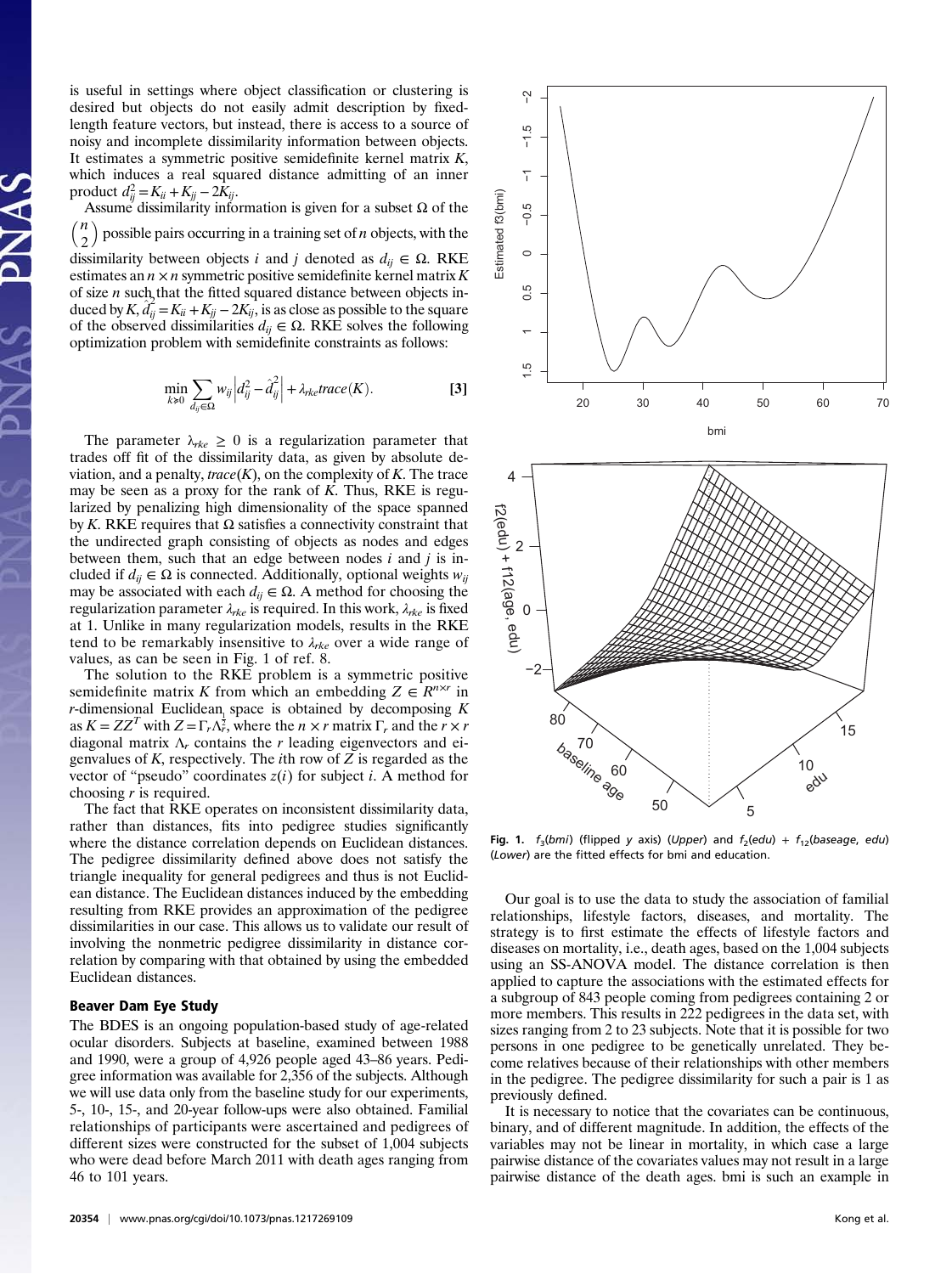that both underweight and obesity are unhealthy and risky to longevity. In this case, the distance of bmi for two individuals, one with low value and the other with high value, is quite large; however, their death age distance may be small. Thus, instead of the original covariates, the estimated effects are preferred in the calculation of distance correlation because the fitted values are naturally assigned with weights and transformations.

For the above purpose, we fit an SS-ANOVA model of the following form:

$$
deathage = \mu + f_1(baseage) + \beta_{gender}I_{\{gender = F\}} \qquad \text{fixed}
$$
  
+  $f_2(edu) + f_{12}(baseage : edu) + f_3(bmi)$   
+  $\beta_{smoke}I_{\{smoke = no\}} + \beta_{inc}I_{\{inc>20T\}} \qquad \text{ii} \neq \beta_{diabetes}I_{\{diabetes = no\}} + \beta_{cancel}I_{\{kalney = 10\}} \qquad \text{ii} \neq \beta_{hear}I_{\{hear = no\}} + \beta_{kiahey}I_{\{kidney = no\}} \qquad \text{iii}$ 

with variables being described in Table 1 based on 1,004 people. The terms in lines 1, 2 and 3, and 4 and 5 of the above equation are the fixed characteristics, lifestyle factors, and disease variables, respectively. Functions  $f_1, f_2$ , and  $f_3$  are cubic splines, and  $f_{12}$ uses the tensor product construction. The remaining covariates are unpenalized and modeled as linear terms with  $I_{\{.\}}$  as indicator functions. The fitted effects for *edu* and *bmi* are shown in Fig. 1. The fitted effects of the linear terms are listed in Table 2.

Distance correlation, relying on pairwise distances, is the tool for measuring the association among the lifestyle factors, disease variables, mortality, and pedigree. The cohort was restricted to the subgroup of 843 people coming from pedigrees with 2 or more members. Up to now, the pedigree dissimilarities and Euclidean pairwise death age distances are ready for the calculation of the distance correlation. Lifestyle factors and disease variables get involved as the form of lifestyle factor scores and disease scores. The lifestyle factor score for an individual is the vector of the fitted effects for smoke, bmi, edu, and inc. Similarly, the disease score is defined to be the vector of the fitted effects for the four disease variables. The Euclidean pairwise distances of the lifestyle factor scores and disease scores are constructed as the input information for lifestyle factors and disease variables in the distance correlation. Permutation tests are implemented to obtain the p-values of the distance correlations. The network in Fig. 2 summarizes the results. Both mortality and lifestyle factors are associated with familial relationships significantly. Heart disease and some cancers are known to run in families. However, the relationship between pedigree and disease variables in this part of the study is not significant at level 0.05. Included here are some pairs of relatives as distant as second cousins, which may be the cause of the weak signal. However, lifestyle factors, disease variables, and mortality are closely associated with each other.

Table 1. Variable description in the SS-ANOVA model Variable Units Description

deathage vears vears Death age baseage years and Aqe at baseline gender F/M Gender

 $bmi$  kg/m<sup>2</sup> Body mass index smoke Yes/no History of smoking inc Yes/no Household personal income > 20T diabetes Yes/no History of diabetes cancer **Yes/no** History of cancer heart Yes/no History of cardiovascular disease kidney Yes/no History of chronic kidney disease

edu years Highest year school/college completed

|                       | Table 2. Fitted effects of linear terms in the |
|-----------------------|------------------------------------------------|
| <b>SS-ANOVA model</b> |                                                |

| Linear term          | Fitted effect |  |
|----------------------|---------------|--|
| Fixed characteristic |               |  |
| $qender = F$         | 1.141         |  |
| Lifestyle Factors    |               |  |
| smoke = $no$         | 1.349         |  |
| inc > 20T            | 0.546         |  |
| <b>Diseases</b>      |               |  |
| <i>diabetes</i> = no | 2.000         |  |
| <i>cancer</i> = no   | 0.888         |  |
| $heart = no$         | 1.131         |  |
| $kidney = no$        | 1.303         |  |

T, Thousand.

The theory of distance correlation is based on Euclidean pairwise distance. However, three of the above six distance correlations involve the non-Euclidean pedigree dissimilarity. The strategy is to validate the results by showing that the pedigree dissimilarity can be well approximated by Euclidean distances through embedding the subjects in Euclidean spaces by RKE. It is possible to establish the embedding effectively in the RKE framework for a moderate sample size of subjects. However, it is too time consuming to solve the RKE semidefinite problem with the full dissimilarity information for 843 people in our case.

Alternatively, we break down the embedding into two steps. The first step only takes care of the within-pedigree dissimilarity. That is, we feed the familywise pedigree dissimilarities to RKE family by family so that it embeds the subjects into Euclidean spaces pedigree by pedigree. The kernel matrices obtained from RKE are then truncated to those leading eigenvalues that account for 95% of the matrix trace to create the "pseudo"-attribute embedding. The resulting familywise coordinates are put together in a way that each pedigree is assigned its own subspace that is orthogonal to the others. This ends up with a coordinate matrix being a horizontal concatenation of the familywise coordinates. The second step is to take into account of the outpedigree dissimilarity, which requires pedigree specific variables.



Fig. 2. The network of lifestyle factors, disease variables, mortality, and pedigree with distance correlations. The p-values obtained from permutation tests with 1,000 replicates are presented in parentheses. The significance level is distinguished by color: blue for  $p$ -value < 0.001, purple for  $p$ -value in  $(0.001, 0.05)$ , and red for p-value  $> 0.05$ .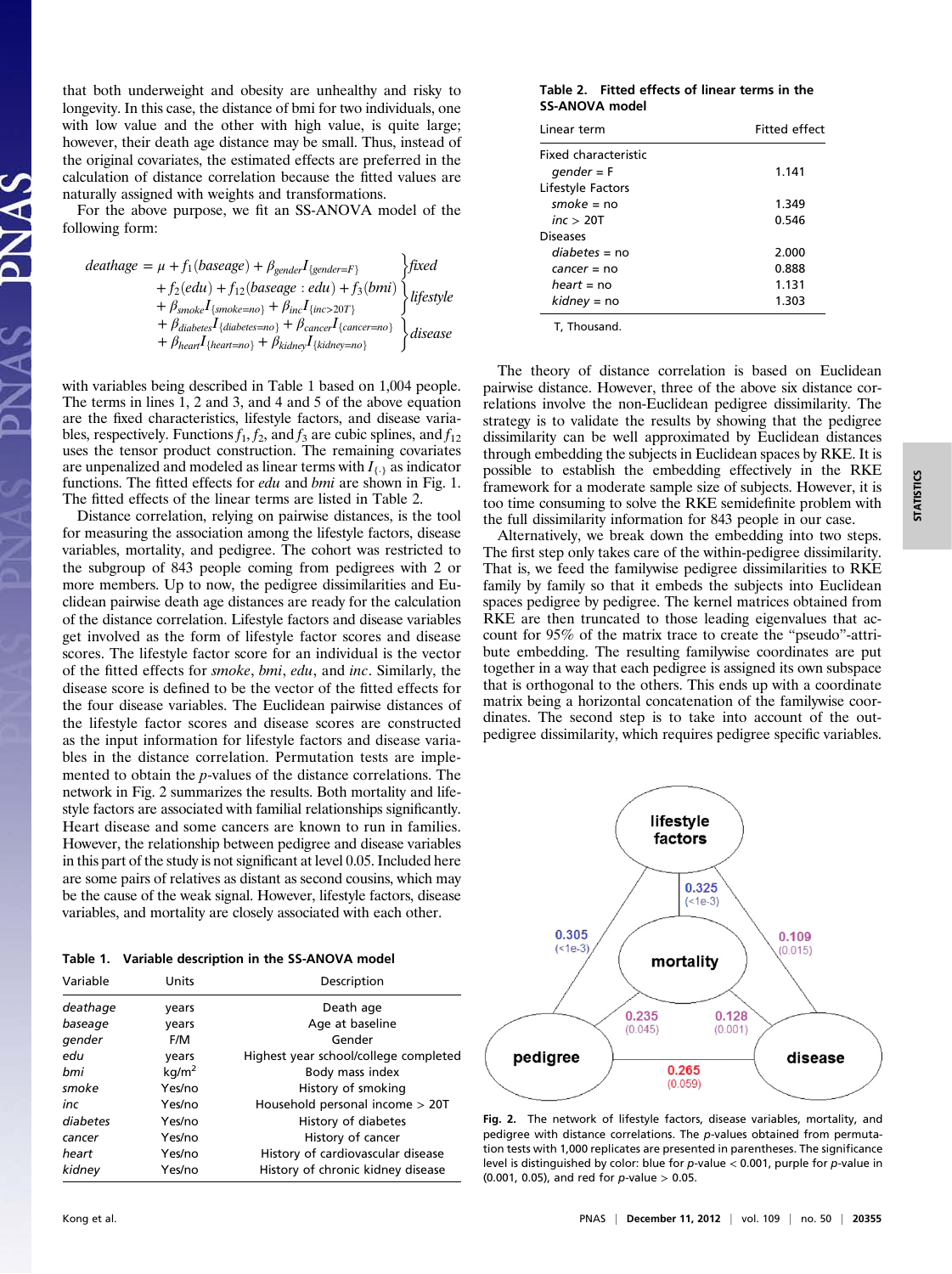We assign one extra dimension to the coordinate matrix for each pedigree. The entries of this extra dimension are the pedigreespecific variable for the family members and 0 for the rest of the subjects. This leads to a coordinate matrix being a function of the pedigree-specific variables. Thus, the augmented coordinate matrix for the rth member in the pth pedigree takes the form of  $(0, \ldots, 0, v^p, x^p_{r1}, \ldots, x^p_{rq}, 0, \ldots, 0)$ , where  $v^p$  is the pedigree-specific variable for the pth pedigree and  $q$  is the dimension of the subspace for the *pth* pedigree. The way to choose the pedigreespecific variables is to maximize Pearson's correlation between the vector form of the double-centered pedigree dissimilarities and the vector form of the Euclidean pairwise distances resulting from the above coordinate matrix. The optimal value of Pearson's correlation is 0.9907. Fig. 3 shows a comparison of the embedded Euclidean pairwise distances and the pedigree dissimilarities for a subset of 100 subjects. It turns out that the non-Euclidean pedigree dissimilarities are well approximated by the embedded Euclidean distances.

We could establish the distance correlations among the lifestyle factors, disease variables, mortality, and pedigree based on the embedded Euclidean pairwise distances. The results are





Pedigree dissimilarity



Fig. 3. The comparison of the Euclidean pairwise distances by embedding and the pedigree dissimilarity for a subset of 100 subjects.



Fig. 4. The network of lifestyle factors, disease variables, mortality, and pedigree with distance correlations using the embedded Euclidean distances. The p-values obtained from permutation tests with 1,000 replicates are presented in parentheses.

presented in Fig. 4, where the p-values are also obtained through permutation tests with 1,000 replicates. Both the values of the distance correlation and the p-values are similar to those from the pedigree dissimilarity in Fig. 2. The embedded results are slightly weaker than the original ones due to the shrinkage of RKE by penalizing high dimensionality of the space spanned by the kernel.

In addition to the study of all relatives, the analysis focusing on the full siblings shows that the signal of running in families gets stronger as the familial relationships become closer. The cohort are further restricted to 462 subjects who had at least one full sibling in the group of 843 people. To simplify the procedure, we change the pedigree dissimilarity for the full-sibling pairs, which is shown to be Euclidean. The pedigree dissimilarity is assigned to be 0 for two full siblings and 1 for two unrelated persons. Suppose the subjects who are full siblings to each other are collected to different clusters and there are in total  $m$  such clusters. The members in the ith full-sibling cluster are assigned the coordinates of length m,  $(0, \ldots, 0, \frac{1}{\sqrt{2}}, 0, \ldots, 0)$ , where the *i*th element<br>is  $\frac{1}{2}$  and the rest are 0. The corresponding Euclidean pairwise is  $\frac{1}{\sqrt{2}}$  and the rest are 0. The corresponding Euclidean pairwise  $\frac{2}{\sqrt{2}}$  distances are unchanged with the above pedigree dissimilarity being defined for full siblings. The distance correlations and pvalues are summarized in Fig. 5 for the full-siblings study. The three distance correlation values and related p-values involving familial relationships are strengthened compared with the allrelatives study, indicating that the signal of running in families is getting stronger as the subjects are closer. The other three associations are weaker due to the shrinkage of the sample size.

For the full-siblings study, the pairwise distances for mortality could be separated into two groups, group 0 collecting all of the pairwise death age distances of full-sibling pairs and group 1 for the unrelated pairs. This allows us to compare the difference between the mean of group 1 and the mean of group 0 and construct 95% bootstrap percentile confidence interval (CI) for the test statistic with 10,000 replicates. In the case of mortality, the average death age distance of full-sibling pairs is 1.571 years less compared with that of two unrelated persons in the cohort. The corresponding 95% bootstrap percentile CI for the difference between the mean of group 1 and the mean of group 0 is (0.919, 2.211). We could establish the analysis for the pairwise distances of lifestyle factors and disease variables in the same fashion. The observed test statistics and corresponding CIs are summarized in Table 3.